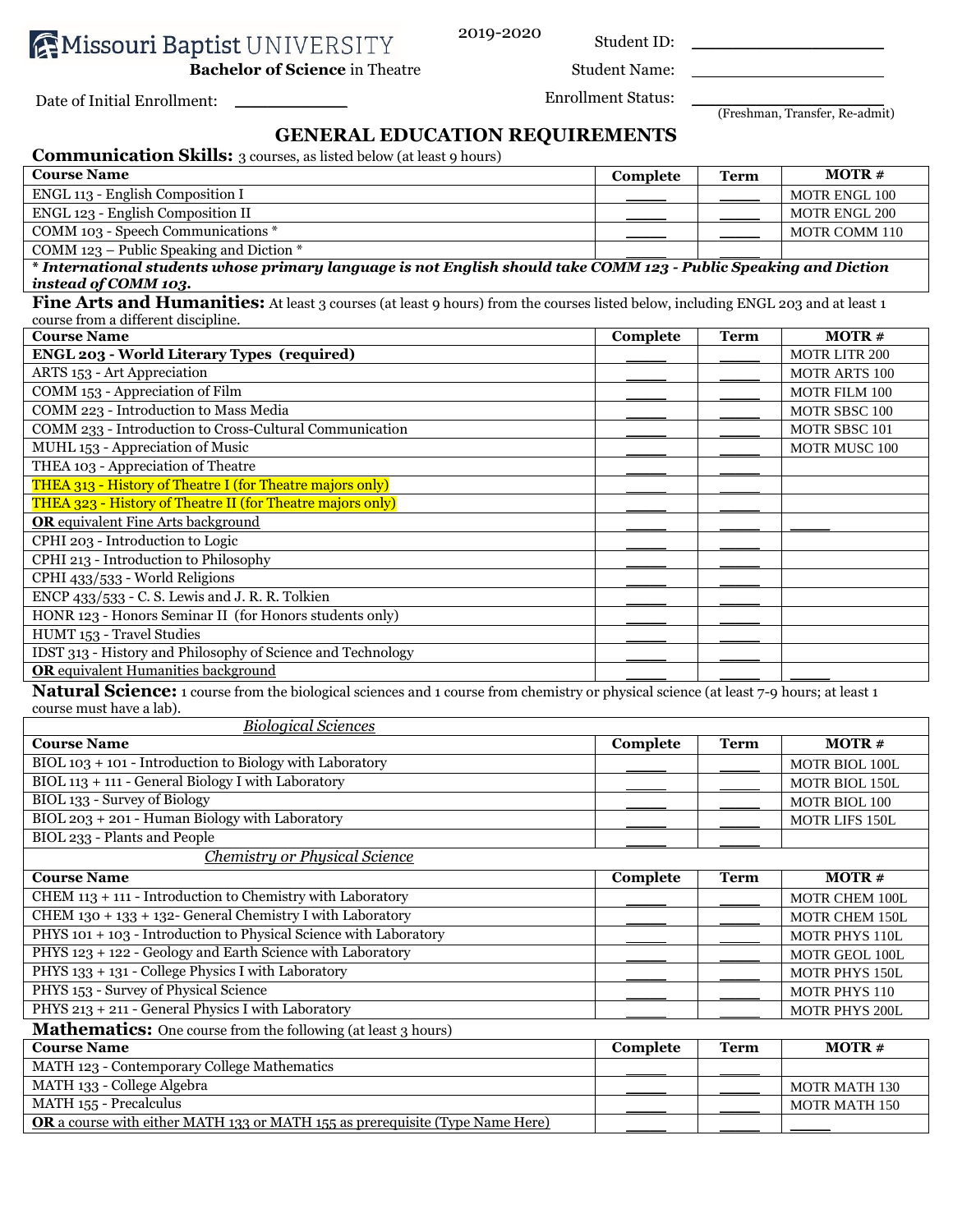**Social and Behavioral Sciences:** 3 courses from at least two of the following disciplines as listed below, including U.S. & MO Constitution course: (at least 9 hours)

| <b>Course Name</b>                                                                                                                         | <b>Complete</b> | <b>Term</b> | <b>MOTR#</b>         |
|--------------------------------------------------------------------------------------------------------------------------------------------|-----------------|-------------|----------------------|
| POLS 103 - U.S. and Missouri Government and Constitution (required)                                                                        |                 |             | <b>MOTR POSC 101</b> |
| ECON 103 - Survey of Economics for Non-Business Majors                                                                                     |                 |             | MOTR ECON 100        |
| ECON 113 - Macroeconomics                                                                                                                  |                 |             | MOTR ECON 101        |
| ECON 123 - Microeconomics                                                                                                                  |                 |             | <b>MOTR ECON 102</b> |
| EDGE 203 - Introduction to World Geography                                                                                                 |                 |             | MOTR GEOG 101        |
| HIWO 113 - World History I                                                                                                                 |                 |             | <b>MOTR HIST 201</b> |
| HIWO 123 - World History II                                                                                                                |                 |             | <b>MOTR HIST 202</b> |
| HIUS 213 - United States History I                                                                                                         |                 |             | <b>MOTR HIST 101</b> |
| HIUS 223 - United States History II                                                                                                        |                 |             | MOTR HIST 102        |
| HONR 123 - Honors Seminar II (for Honors students only)                                                                                    |                 |             |                      |
| POLS 123 - State And Local Government                                                                                                      |                 |             |                      |
| HIPO 233 - American Foreign Policy                                                                                                         |                 |             |                      |
| PSYC 133 - General Psychology                                                                                                              |                 |             | <b>MOTR PSYC 100</b> |
| PSYC 313 - Human Growth and Development                                                                                                    |                 |             | <b>MOTR PSYC 200</b> |
| SOCO 113 - Introduction to Sociology                                                                                                       |                 |             | <b>MOTR SOCI 101</b> |
| SOCO 323 - Marriage and the Family                                                                                                         |                 |             |                      |
| SOCO 353 - Cultural Anthropology                                                                                                           |                 |             | <b>MOTR ANTH 201</b> |
| SOCO 413 - Race and Ethnic Relations                                                                                                       |                 |             | <b>MOTR SOCI 202</b> |
| SOHI 213 - Worldview and Social Issues                                                                                                     |                 |             | MOTR SOCI 201        |
| *Elective courses: Students will be required to complete additional electives of general education courses to meet the minimum requirement |                 |             |                      |
| of at least 42 hours of general education.                                                                                                 |                 |             |                      |
| <b>Elective Courses:</b>                                                                                                                   |                 |             |                      |
| <b>Course Name</b>                                                                                                                         | Complete        | <b>Term</b> | MOTR#                |
| (Type Elective Course Name Here)                                                                                                           |                 |             |                      |
| (Type Elective Course Name Here)                                                                                                           |                 |             |                      |
| (Type Elective Course Name Here)                                                                                                           |                 |             |                      |

Associate of Arts Degree: \_\_\_\_\_ **Received from: \_\_\_\_**  Date:

### (Degree must meet MO\_CBHE requirements for general education as established 10/87) **DEGREE REQUIREMENTS**

**Humanities:** 2 courses, as listed below (6 hours)

| <b>Course Name</b>                                                           | Complete | <b>Term</b> | Grade |
|------------------------------------------------------------------------------|----------|-------------|-------|
| CBIB 113 - Old Testament History <b>OR</b> CBIB 213 - Old Testament Theology |          |             |       |
| CBIB 123 - New Testament History <b>OR</b> CBIB 223 - New Testament Theology |          |             |       |

#### **Natural Sciences and Mathematics:** 3 courses from the following (at least 9 hours)

| <b>Course Name</b>                                                                           | Complete | <b>Term</b> | Grade |
|----------------------------------------------------------------------------------------------|----------|-------------|-------|
| MATH 243 - Probability and Statistics<br><b>MOTR MATH 110</b>                                |          |             |       |
| Additional Math or Natural Science Beyond Gen. Ed. Req. (Type Course Name Here)              |          |             |       |
| Additional Math or Natural Science Beyond Gen. Ed. Req. (Type Course Name Here)              |          |             |       |
| <b>Health and Sport Sciences:</b> 3 hours                                                    |          |             |       |
| <b>Course Name</b>                                                                           | Complete | <b>Term</b> | Grade |
| KHSC 333 - Health and Wellness                                                               |          |             |       |
| <b>Technology and Information Literacy:</b> One course from the following (at least 3 hours) |          |             |       |
| <b>Course Name</b>                                                                           | Complete | <b>Term</b> | Grade |
| BCIS 103 - Survey of Computing                                                               |          |             |       |
| EDUC 373 - Technology and Instructional Media                                                |          |             |       |
| <b>OR</b> Proof of demonstrated competency by exam testing out (Type Exam Here)              |          |             |       |
| <b>Interdisciplinary Studies:</b> 2 courses (3-4 hours)                                      |          |             |       |
| <b>Course Name</b>                                                                           | Complete | <b>Term</b> | Grade |
| IDST 101 - Collegiate Seminar* OR HONR 111 - Honors Seminar I**                              |          |             |       |
| <b>OR</b>                                                                                    |          |             |       |
| IDST 200 - Transfer Student Orientation (Transfer Students Only)                             |          |             |       |
| <b>AND</b>                                                                                   |          |             |       |
| IDST 403 - World Citizen OR HONR 413 - Honors Senior Seminar**                               |          |             |       |
| * Required for students entering MRII as freshman                                            |          |             |       |

 $\epsilon$  required for students entering MBU as freshman

\*\* For Honors Students Only